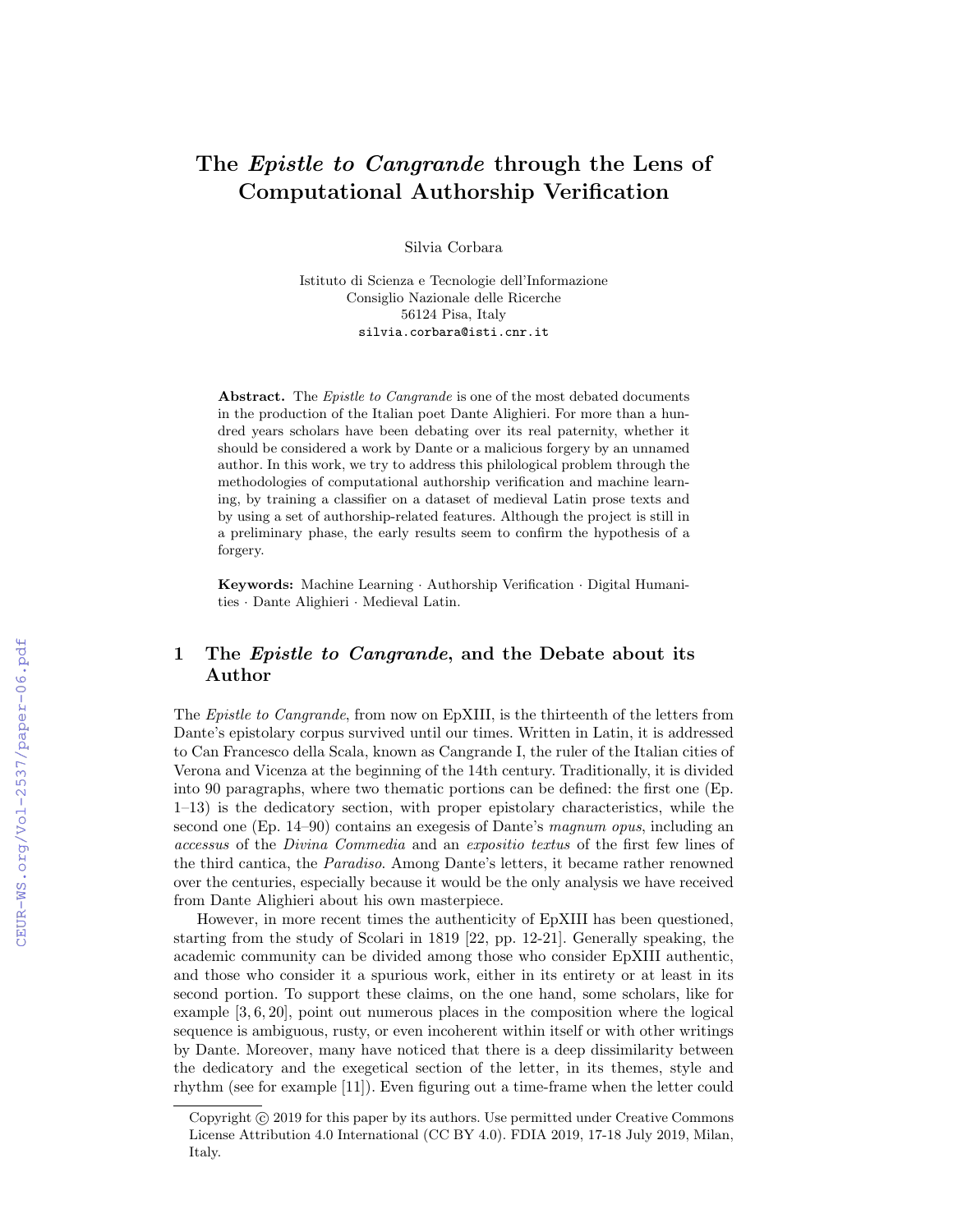#### Silvia Corbara

have been written is not a trivial problem. On the other hand, others (like [2, pp. 280-1] [12, pp. 67-8]) note that there is a lexical coherence spreading through the entire EpXIII, and an inner cohesive logic. Additionally, [1] observes that a forger would have followed more closely Dante Alighieri's prose, and thus the dissimilar style should be seen paradoxically as a further proof of paternity. Many also note that the author of EpXIII offers some non-traditional and potentially controversial explanations for some exegetical and linguistic issues, which could be the proof of a prominent author, since a common forger would have probably stayed on more ordinary, "safer" grounds. For a more comprehensive outline over this authorship debate, see the analysis by [2, 21].

Given this debated and yet unsolved problem, and in order to gain a fresh perspective over it and thus offer the scholars yet another useful tool for investigation, this project was set to apply the methodologies and technologies of Computational Authorship Verification to the mystery of EpXIII.

## 2 Computational Authorship Verification: An Overview

Generally speaking, Authorship Analysis (AA) can be defined broadly as "any attempt to infer the characteristics of the creator of a piece of linguistic data" [13, p. 238], which includes the author's biographical information (age, gender, mother tongue, etc.) and writing style (use of pronouns, vocabulary richness, etc.), as well as his or her identity. The core of this practice, also known as "stylometry", relies on the idea to identify a certain author not by the artistic value of her/his work, or the meaning of the concepts proposed within it, but via a measure of her/his style. Here, "style" is intended as a summary statistic emerging from one or more numerical features that describe linguistic events present in the written texts, which are believed to remain more or less constant in one's production and conversely vary in noticeable fashion across different authors [13, p. 241].

These unique stylistic features are also known as "style markers". This definition embraces every kind of textual event, as long as it can be counted (hopefully: easily counted). It is the researcher's task to identify and extract the most discriminative features for the type of research s/he is dealing with. In particular, scholars started experimenting with this practice (well before the age of computers) by employing a single set of features comparable to the linguistic elements studied in classical philology, such as the frequencies of certain terms or of word and sentence lengths [18, 24]. However, in the late 20th century, starting from the work of Mosteller and Wallace on the Federalist Papers [19], the practice veered towards employing several sets of high-frequency features in parallel. Even though this approach captures textual components of apparently minimal significance, this practice has proven effective in a variety of tasks, since the phenomena involved tend to be out of the conscious control of the author, hence difficult to modify or imitate. The noted historian Carlo Ginzburg describes this change in the cultural paradigm in his essay Clues, calling it the Evidential Paradigm [9].

The values of these stylistic features are collectively used as a simplified representations of the respective text, and employed for analyzing its authorship. This may be done via various methods; usually, these methodologies are classified as similarity-based or machine learning -based. In particular, in the latter class, a classifier is trained from a number of labelled training examples, using vectors of the chosen features (the style markers) as representations of the texts of interest; this enables the machine to leverage the values of the features in the training examples in order to classify new unlabelled documents into the proper class. These techniques come from the field of text classification and may be tuned to a variety of subtasks: the classes may be literary genres, topics, languages, and so on, depending on the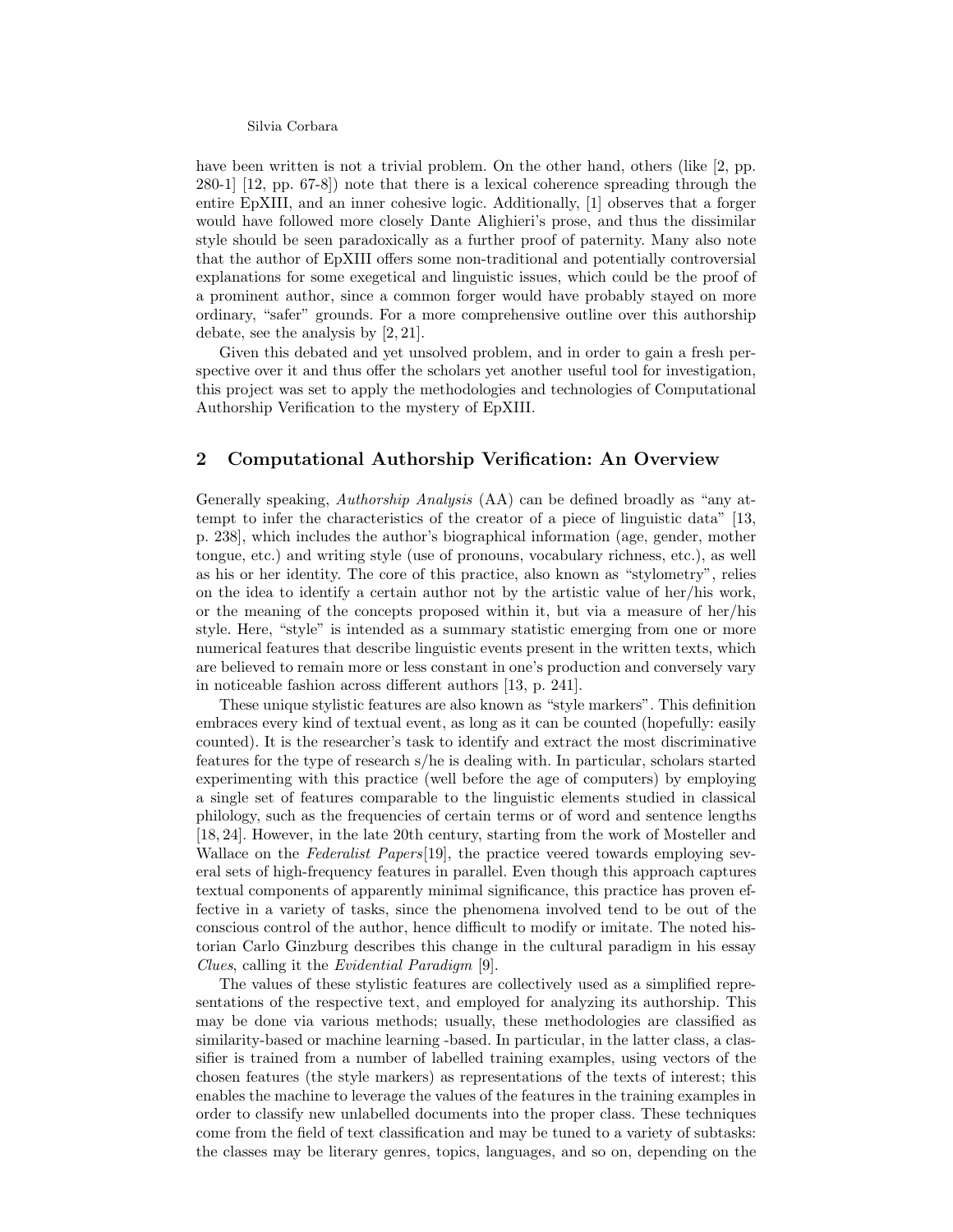#### EpXIII through Computational Authorship Verification

goal of the research. In fact, this is the principle behind many modern applications, from email-spam detecting to authorship identification for forensic cases.

In computational AA, the most popular methods still make use of similaritybased measures or "classical" machine learning algorithms, such as support vector machines (SVMs) and logistic regression (LR), even if deep learning algorithms have sometimes proved more accurate. This trend was also confirmed in the PAN 2018 Author Identification shared task [15], where the majority of the systems presented was based on SVMs. This is due to two different reasons: on the one hand, in some application domains there is a systematic scarcity of annotated data, which clashes with the fact that deep learning methods typically require very large training sets; on the other hand, deep learning methodologies notoriously lack on the explainability side, which could be daunting when the investigation concerns a case of genuine controversy, and it is indeed desirable that the factors supporting the conclusion drawn by the system can be properly exhibited [13, p. 307]. These issues are especially true in the humanities, where the documents available are usually rather limited in number (as in the case of medieval Latin), and the main objective of the computational studies is certainly not to replace the professional philologist, but to support her/his research with supplementary evidence and tools, which then need to be as explicit as possible. Some examples of AA in the humanities can be found in [4, 14, 23].

Within this eclectic landscape, the problem of EpXIII is an instance of Authorship Verification (AV), a subtask of AA that aims to design methods and techniques to determine whether a document of unknown or disputed paternity has been written by a given candidate author. It is thus different from *Authorship Attribution*, where the goal is to infer, for a document of unknown or disputed paternity, the most likely author among a finite set of candidate authors [16]. The verification problem itself is often formulated as a binary classification task, where the works from authors different from the candidate are used as negative training examples.

# 3 AV Methods Applied to the Dantean Case

We approach the problem of the authorship of EpXIII as a supervised binary classification task implemented via linear classifier. In Section 3.1, we give the details of the system employed for the task, while in Section 3.2 we show the training corpus we have assembled; finally, in Section 3.3 we list the results of the related experimentation.

#### 3.1 Classifier and authorial features

After a few initial tests with LR and SVMs, we decided to employ the former, since the preliminary experiments on our data had indicated that the two have a similar level of accuracy, and, unlike SVMs, the output of LR admits a probabilistic interpretation, i.e., it can be interpreted as the ("posterior") probability that the document belongs to the class. In particular, after the training phase, the algorithm takes the independent variables (the feature values for the anonymous document) as an input, and computes a value within the logistic function - thus in the interval  $(0, 1)$  - as an output. The output is the probability, given the variables, for a certain outcome (belonging to a class, in this case to the Dante class) to happen. See [5, pp. 205-6] for a more complete description of LR.

As already detailed in Section 2, computational methods for AV represent the textual document as a vector of variables representing some linguistic phenomena. To this aim, we have selected a combination of various feature types, since this approach usually assures better performances while dealing with multivariate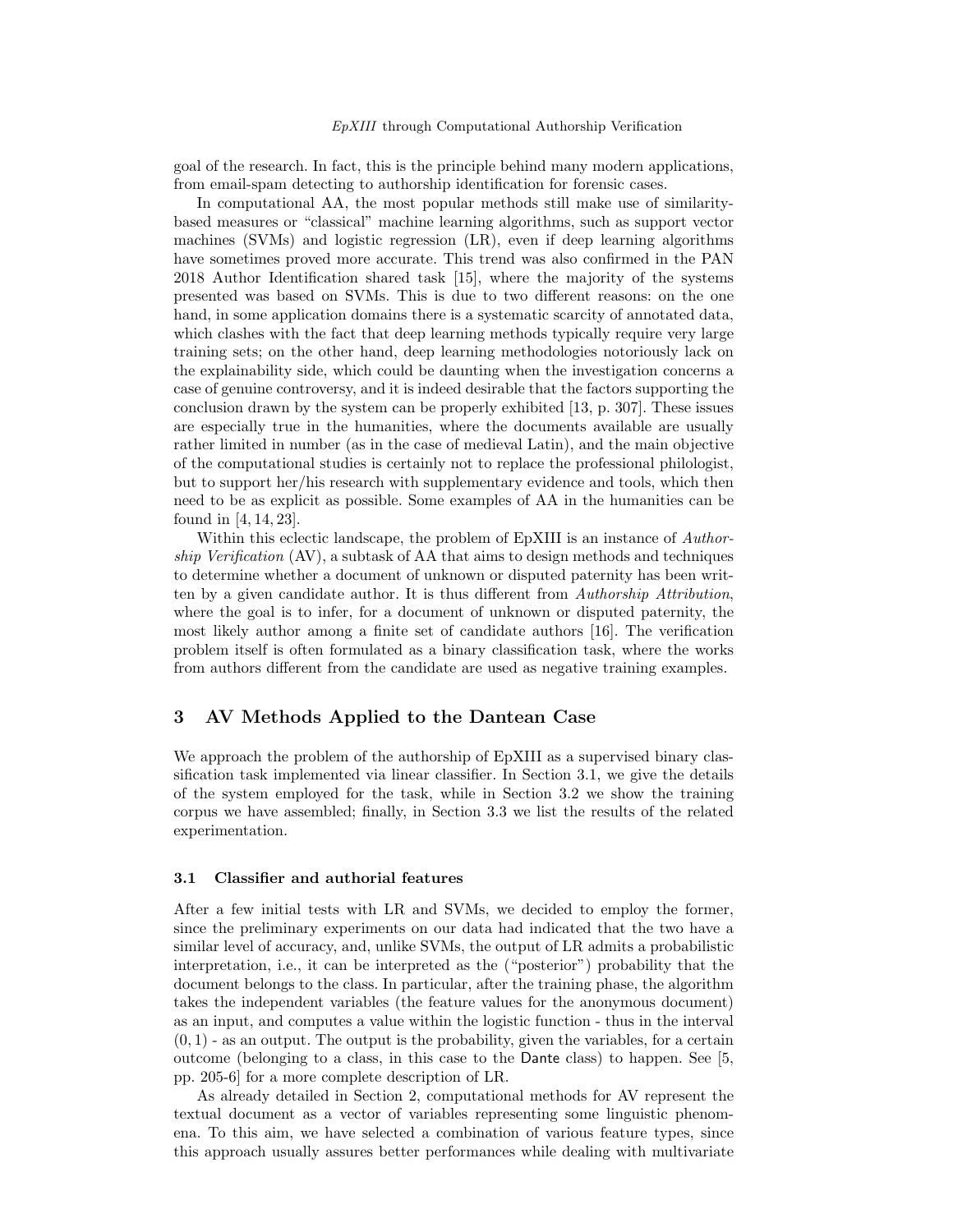Silvia Corbara

methods [10]. Each feature type has been shown to be effective to some extent in similar authorship-related tasks. The resulting set of features is composed as follows:

- Character *n*-grams  $(n \in \{3, 4, 5\})$
- Word *n*-grams  $(n \in \{1,2\})$
- Function words (from a list of 74 Latin function words)
- Verbal endings (from a list of 245 regular Latin verbal endings)
- Word lengths (from 1 up to 23 characters)
- Sentence lengths (from 3 up to 70 words)

We subject the features resulting in a sparse distribution to feature selection (via Chi-square) and feature weighting (via TF-IDF).

#### 3.2 Assembling the corpus

As already explained in Section 1, EpXIII consists of two sections that are very distinct for purpose and style; moreover, many scholars theorize a different hand for each of them. Hence, it seemed imperative to follow the traditional division and split the AV problem into two sub-problems, training a specific classifier for the paragraphs  $1-13$  (from now on: EpXIII(I)) and another one for the remaining paragraphs 14-90 (from now on: EpXIII(II)).

In order to offer to the classifier an adequate representation of the two authorial classes (Dante and NotDante), we created two corpora of medieval Latin texts by collecting documents which can be considered, linguistically and stylistically speaking, close to the related portion of EpXIII. Understandably, the positive class (Dante) is represented by the works unquestionably ascribed to Dante: the other 12 letters for EpXIII(I), De Vulgari Eloquentia and Monarchia for EpXIII(II). Conversely, for the negative class (NotDante), two sets of texts of coeval Latin authors have been assembled: a number of epistles from various authors  $(EpXIII(I))$  and a collection of different textual works, mostly literary comments and treatises (EpXIII(II)). All the documents are dated between the 13th and the 15th century. Additionally, we subject the training documents to a segmentation policy in order to further increase the number of training samples. Using a large number of training segments for each author when only few long texts are available is a common practice in the field [17, p. 514]. The final result of this procedure is shown in Table 1.

|                 |     | $\#$ full docs $\#$ training docs<br>(full + segments) |
|-----------------|-----|--------------------------------------------------------|
| $\rm EpXIII(I)$ | 294 | 1310                                                   |
| EpXIII(II)      | 30  | 12312                                                  |

### 3.3 The Classification Hypotheses

In order to determine the degree of reliability of the classifier, and hence establish the trustworthiness of the classification hypotheses it generates, we subject the algorithm to a "leave-one-out" validation test; more specifically, we create an AV classifier for each author that has more than one positive sample in the corpus, setting the author as the positive class. In particular, as to recreate the condition of the actual classification of EpXIII(I) and EpXIII(II) and to avoid overlapping between test and training samples, we only test the full original documents and,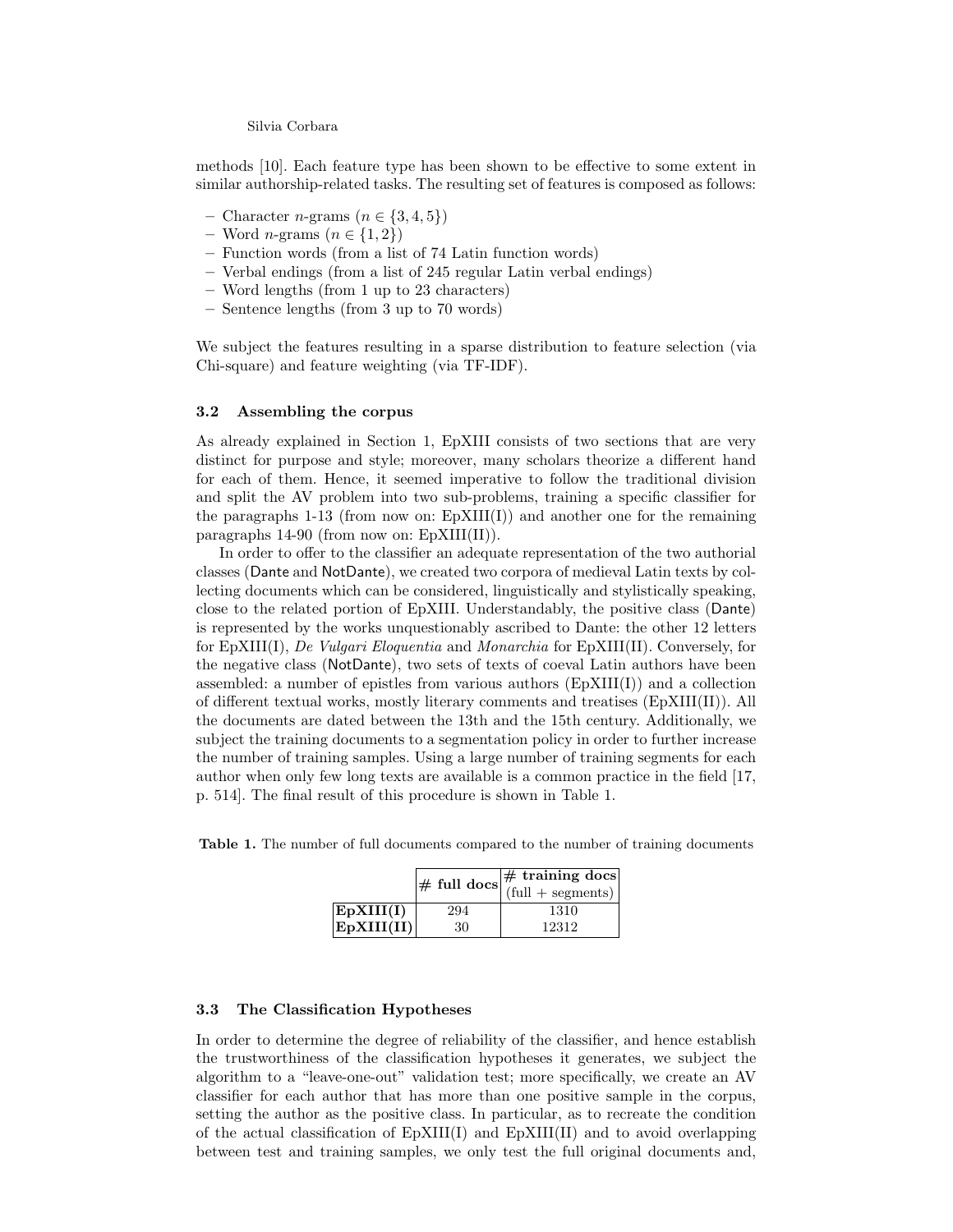#### EpXIII through Computational Authorship Verification

when the document  $t$  is used as test, all the segments derived from  $t$  are excluded from the training. The results of the validation test are shown in Table 2; we use Macro- $F_1$  and Micro- $F_1$  as evaluation measures. As it can be seen, the classifiers that have been trained, and especially the one for EpXIII(I), obtain a good level of accuracy, in line with other state-of-the-art methods.

Table 2. The results of the validation test

|            | $[Macco-F_1]Micro-F_1]$ |      |
|------------|-------------------------|------|
| EpXIII(I)  | 0.88                    | 0.98 |
| EpXIII(II) | 0.68                    | 0.77 |

Finally, the classification hypotheses are shown in Table 3, along with the  $F_1$  values for the class Dante. As it can be seen, the classifiers consider both portions of EpXIII written by someone other than Dante, with a slightly lower probability, and thus higher confidence in the negative attribution, for  $EpXIII(I)$ . Considering the specific accuracy level obtained in the validation, while the value for  $EpXIII(I)$  is satisfying, the same cannot be said about the value for EpXIII(II); the classifier is penalized for not attributing Monarchia to Dante, while it correctly classifies 26 out of the 28 negative samples.

Table 3. The classification hypotheses

|            | $[Hypothesis]Pr(Dante) F_1(Dante) $ |      |      |
|------------|-------------------------------------|------|------|
| EpXIII(I)  | NotDante                            | 0.24 | 0.95 |
| EpXIII(II) | NotDante                            | 0.39 | 0.40 |

Henceforth, the hypotheses computed seem to align with the theory that the entire EpXIII was the production of a malicious forger. Nevertheless, the evaluation presented here should not be considered conclusive: in future developments we plan to define some improvements to the system, such as an expansion of the training corpus and of the feature set exploited, as well as experimenting with some different visualization techniques.

### 4 Conclusion

In this project, we explore a case of AV applied to Latin prose, in order to infer the real author of the Epistle to Cangrande, a letter of dubious Dantean paternity, via computational and quantitative methods.

The classification hypotheses we reach seem to confirm the forgery thesis. However, the current stage of the research is still preliminary. It is important to underline that our goal is not to reach some definitive answer for the philological dilemma; especially for this kind of problems, where the truth is debated even among specialists, the hypothesis given by a classification algorithm can not, and should not aim to, be final. Nevertheless, we are eager to explore other methodological possibilities that could determine an improvement in the system accuracy, and generally create a more accessible and solid tool that can aid the study of the researcher, not replace it.

Acknowledgments. The research described in this paper is part of the work carried out by the author for her MSc thesis in Digital Humanities at the University of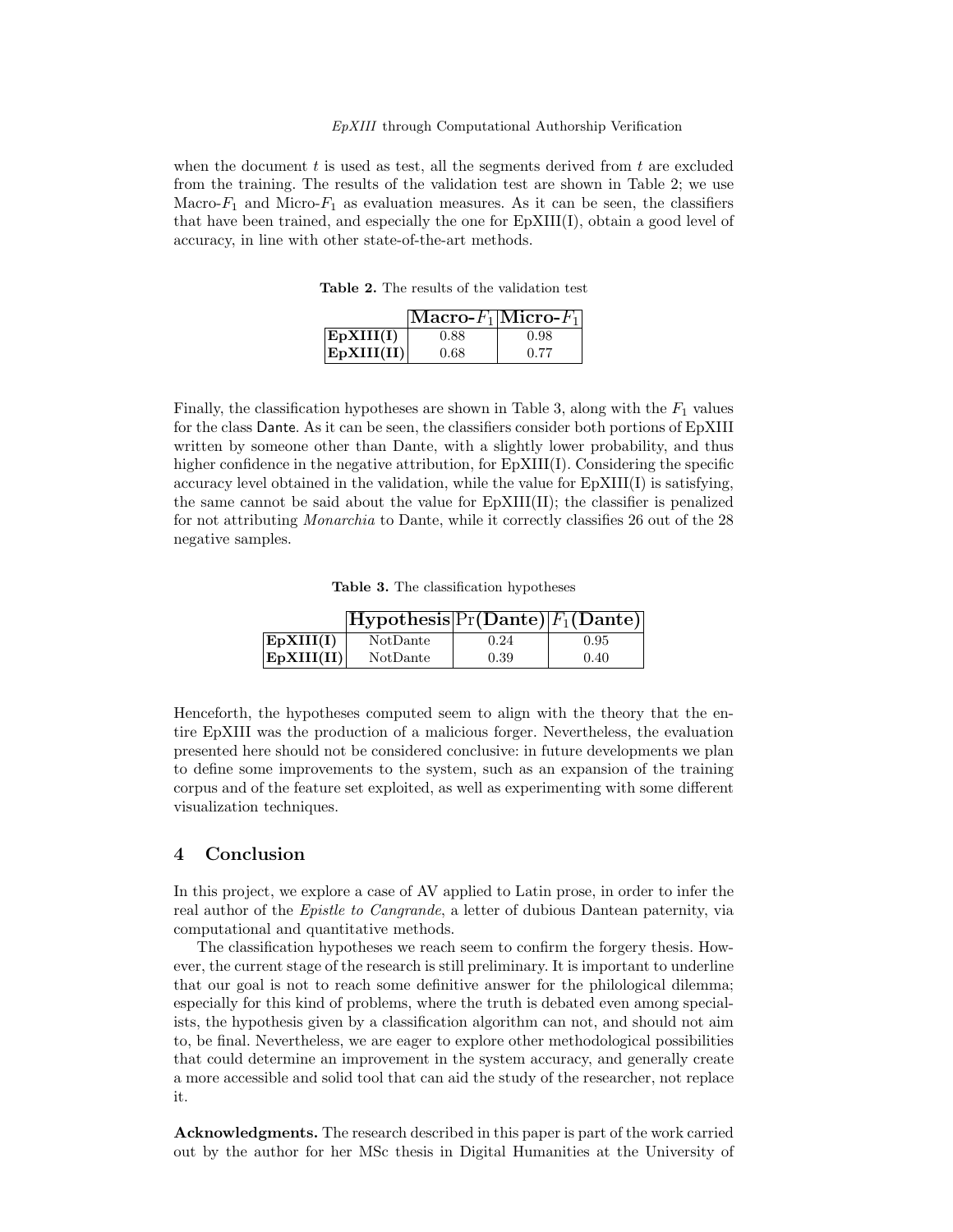Silvia Corbara

Pisa (supervisors: Alejandro Moreo, Fabrizio Sebastiani, Mirko Tavoni), discussed in February 2019 and also reported in [7, 8].

# References

- 1. Ascoli, A.R.: Access to authority: Dante in the Epistle to Cangrande. In: Baranski, Z.G. (ed.) Seminario Dantesco Internazionale / International Dante Seminar 1, pp. 309–52. Le Lettere, Firenze (1997)
- 2. Azzetta, L.: Nuova edizione commentata delle opere di Dante, vol. 5, chap. Epistola XIII, pp. 271–487. Salerno Editrice, Rome, Italy (2016)
- 3. Baranski, Z.G.: Comedía. Notes on Dante, the Epistle to Cangrande and medieval comedy. Lectura Dantis (8), 26–55 (1991)
- 4. Binongo, J.N.G.: Who wrote the 15th Book of Oz? An application of multivariate analysis to authorship attribution. Chance  $16(2)$ , 9–17 (2003)
- 5. Bishop, C.M.: Pattern Recognition and Machine Learning. Springer, New York (2006)
- 6. Casadei, A.: Sempre contro l'autenticità dell'Epistola a Cangrande. Studi danteschi LXXXI, 215–46 (2016)
- 7. Corbara, S.: The Epistle to Cangrande through the Lens of Computational Authorship Verification. Master's thesis, Department of Philology, Literature, and Linguistics, University of Pisa, Pisa, IT (2019)
- 8. Corbara, S., Moreo, A., Sebastiani, F., Tavoni, M.: L'epistola a Cangrande al vaglio della computational authorship verification: Risultati preliminari (con una postilla sulla cosiddetta "XIV Epistola di Dante Alighieri"). In: Casadei, A. (ed.) Atti del Seminario "Nuove Inchieste sull'Epistola a Cangrande". Pisa University Press, Pisa, IT (2019), forthcoming
- 9. Ginzburg, C.: Clues, Myths and the Historical Method, chap. Clues: Roots of an Evidential Paradigm, pp. 96–125. Johns Hopkins University Press, Baltimore (1989)
- 10. Grieve, J.: Quantitative authorship attribution: An evaluation of techniques. Literary and Linguistic Computing (22), 251–70 (2007)
- 11. Hall, R.G., Sowell, M.U.: Cursus in the Can Grande Epistle: A forger shows his hand? Lectura Dantis (5), 89–104 (1989)
- 12. Jenaro-MacLennan, L.: The Trecento commentaries on the Divina Commedia and the Epistle to Cangrande. Clarendon Press, Oxford (1974)
- 13. Juola, P.: Authorship attribution. Foundations and Trends in Information Retrieval 1(3), 233–334 (2006). https://doi.org/10.1561/1500000005
- 14. Kabala, J.: Computational authorship attribution in medieval Latin corpora: The case of the Monk of Lido (ca. 1101–08) and Gallus Anonymous (ca. 1113–17). Language Resources and Evaluation pp. 1–32 (2018)
- 15. Kestemont, M., Tschuggnall, M., Stamatatos, E., Daelemans, W., Specht, G., Stein, B., Potthast, M.: Overview of the Author Identification Task at PAN-2018: Crossdomain authorship attribution and style change detection. Working Notes Papers of the CLEF 2018 Evaluation Labs pp. 1–25 (2018)
- 16. Koppel, M., Schler, J., Argamon, S.: Computational methods in authorship attribution. Journal of the American Society for Information Science and Technology 60(1), 9–26 (2009)
- 17. Luyckx, K., Daelemans, W.: Authorship attribution and verification with many authors and limited data. In: Proceedings of the 22nd International Conference on Computational Linguistics. pp. 513–20. Manchester, UK (2008)
- 18. Mendenhall, T.C.: The Characteristic Curves of Composition. Science (9), 237–249 (1887)
- 19. Mosteller, F., Wallace, D.: Inference and Disputed Authorship: The Federalist. CSLI Publications, Stanford, 2007 edn. (1964)
- 20. Nardi, B.: Il punto sull'Epistola a Cangrande. In: "Lecturae" e altri studi danteschi, pp. 205–25. Le Lettere, Firenze (1990)
- 21. Sasso, G.: Sull'Epistola a Cangrande. La Cultura (3), 359–446 (2013)
- 22. Scolari, F.: Note ad alcuni luoghi delli primi cinque canti della Divina Commedia. Tip. Picotti, Venezia (1819)